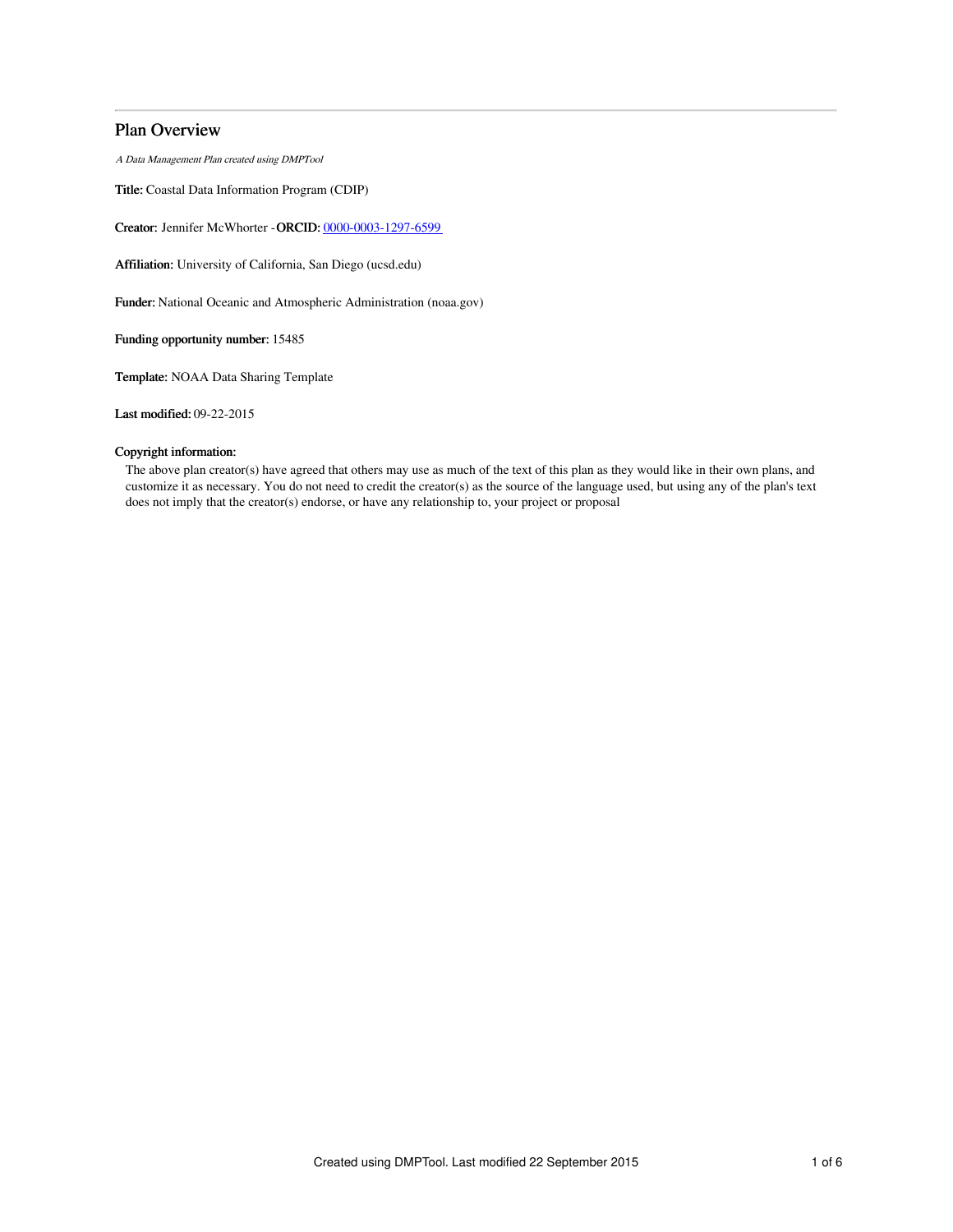## Type of data and information created

#### Describe the types of environmental data and information created during the course of the project

I. Type of data and information created

#### What data will you collect or create in the research?

Contextual statement describing what data are collected and relevant URL (IOOS Certification, f 1. ii)

Since its inception in November 1975, the Coastal Data Information Program (CDIP) collects near real-time physical environmental data mostly in the coastal US and South Pacific. CDIP has many partners including industry, federal and state agencies and academia. In all cases, these data are transmitted from the station location to CDIP at the Scripps Institution of Oceanography (SIO), La Jolla, CA where the data are processed and disseminated.

#### What data types will you be creating or capturing?

The program captures wave, wind, and temperature data in real-time, updating every 30 minutes.

#### How will you capture or create the data?

Describe how the data are ingested (IOOS Certification, f 2.)

The data are collected by several redundant pathways.

1.The majority of our buoy data are transmitted via iridium. The path is shown in the following link which depicts the offshore buoy transmitting the data to iridium satellite, then to the Department of Defense iridium gateway in Honolulu and back to SIO or Amazon Cloud as appropriate. (http://cdip.ucsd.edu/?

nav=documents&xitem=dacq#system)

2.For a select number of pier or near-shore stations the data are transmitted via network to CDIP. (http://cdip.ucsd.edu/themes/cdip?

d2=p20&u3=tab:1:display:system\_organization)

3.An internal compact flash card stores the data, available upon recovery.

#### Describe how data are managed (IOOS Certification, f 2.)

The data are managed at the SIO/CDIP server. Once ingested, CDIP processes and quality controls these data. The data are stored on disk in ASCII, NetCDF, and SQL formats. Back-up occurs hourly locally, daily offsite at the UCSD Supercomputer Center and biannually to Amazon Cloud.

## Describe the data quality control procedures that have been applied to the data. (IOOS Certification, f 3.)

A sophisticated suite of automated and human quality control procedures are developed, as defined in the QARTOD manual (http://www.ioos.noaa.gov/qartod/waves/welcome.html). In addition, CDIP has also developed further instrument and site specific tests. The tests are summarized in the following table: http://cdip.ucsd.edu/documents/index/product\_docs/qc\_summaries/waves/waves\_table.php?&xtab=CDIP

All errors causing an exception are handled by the following:

- logged in a daily errors file
- error exception emailed to the CDIP software team
- categorized by error type and station at the end of each month to provide an error summary table.
- flagged and annotated in the NetCDF file as appropriate

When there are critical errors involving a buoy offsite or a station that has not updated within 3 hours, the software team is not only notified via email but, a designated watch person is also paged.

Only those data that pass all the QC tests are transmitted to the National Data Buoy Center (NDBC) & the National Weather Service (NWS).

The above quality control procedure can be monitored at: http://cdip.ucsd.edu/diag

#### If you will be using existing data, state that fact and include where you got it.

What is the relationship between the data you are collecting and the existing data? N/A

Explain details of any embargo periods for political/commercial/patent reasons?

## Expected schedule for data sharing

#### Tentative date by which the data will be shared

I. Expected schedule for data sharing

Adheres to the NOAA Data Sharing Procedural Directive. The System is an operational system; therefore the RICE should strive to provide as much data as possible, in realtime or near real-time, to support the operation of the System. (IOOS Certification, f. 4.)

Once data have been acquired, processed, and quality controlled, CDIP makes the complete data set available. (Near-real time, approximately 3 minutes after the data are transmitted)

## How long will the original data collector/creator/principal investigator retain the right to use the data before opening it up to wider use? N/A

#### How long do you expect to keep the data private before making it available? Explain if different data products will become available on different schedules (Ex: raw data vs processed data, observations vs models, etc.) N/A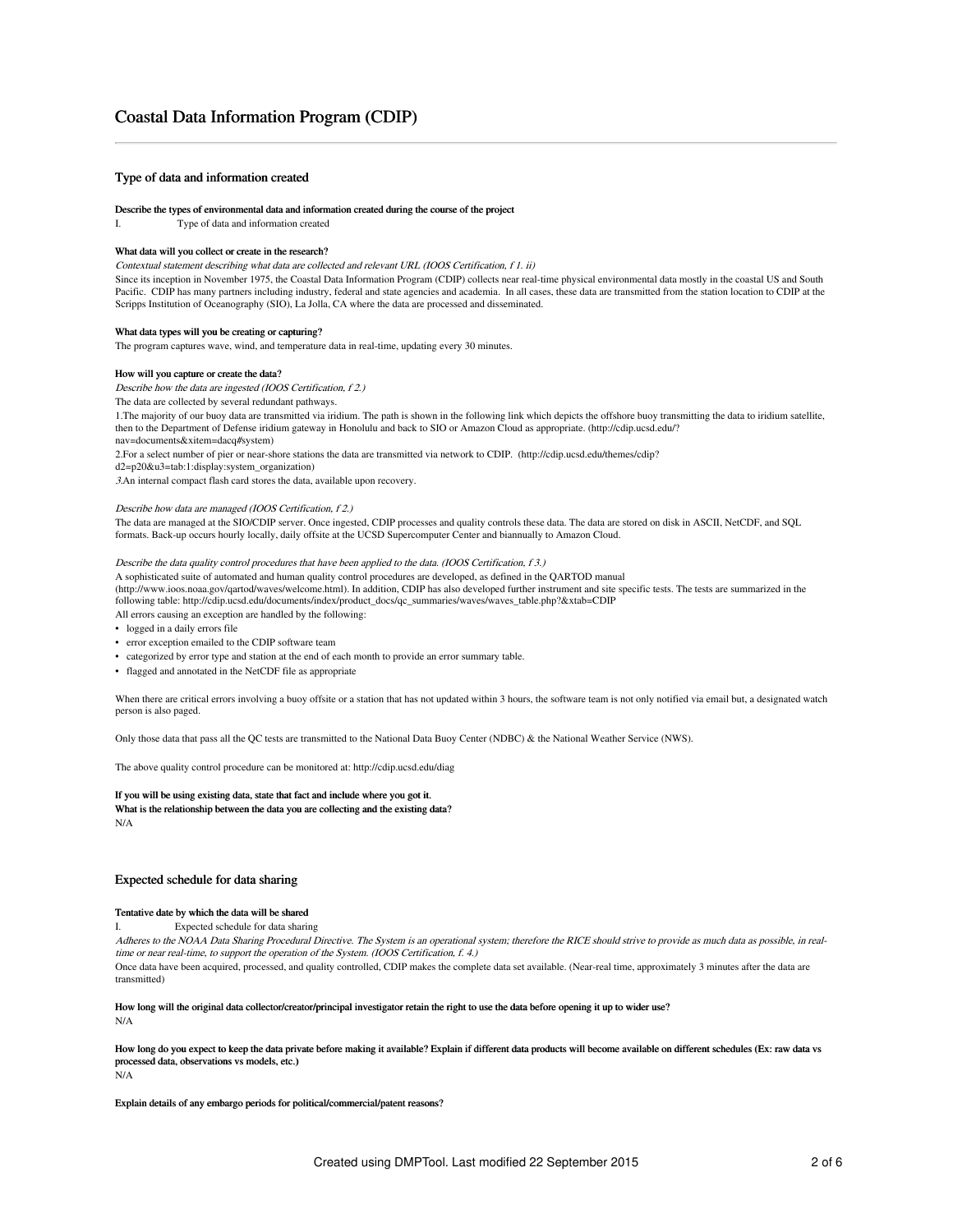When will you make the data available? N/A

## Standards for format and content

#### Describe the standards to be used for data/metadata format and content

1. Standards for format and content

### Which file formats will you use for your data, and why?

How can the information be accessed? (IOOS Certification, f 1. ii)

CDIP Shares data in a variety of file formats.

1. FM 65 XML - Used for the real-time data push to the NDBC. FM 65 format is described here http://www.ndbc.noaa.gov/decode.shtml.

2. NetCDF - A self-describing, machine-independent data format that support the creation, access, and sharing of array-oriented scientific data, available from the CDIP site http://thredds.cdip.ucsd.edu.

3. ASCII - Text file that are easily read and parsed by people and programs via the web, available from the CDIP site, e.g., http://cdip.ucsd.edu/?nav=recent

### What file formats will be used for data sharing?

All of the Above.

#### What metadata/ documentation will be submitted alongside the data or created on deposit/ transformation in order to make the data reusable?

All of CDIP's data sets are described by detailed metadata, which is continuously updated and available online in a number of formats. FGDC-compliant metadata are included, in both HTML and XML formats. The metadata for any specific data set are accessible from the station pages in the historic section of the website. In addition to the standard web pages, static XML metadata files are available for download or harvesting from a web-accessible folder (http://cdip.ucsd.edu/data\_access/metadata). The NetCDF files also include metadata and are available in ISO 19115 XML from the CDIP THREDDS catalog (http://thredds.cdip.ucsd.edu)

#### What contextual details (metadata) are needed to make the data you capture or collect meaningful?

FGDC metadata consists of seven main sections, five of which do not need to be included if they do not apply to the data set in question. For CDIP metadata, two sections are omitted Spatial\_Reference\_Information and Spatial\_Data\_Organization\_Information - because they only apply to datasets that include spatial data. (Although CDIP's metadata contains spatial info - deployment positions - the data sets themselves do not.)

Thus CDIP metadata consists of five sections:

1.Identification\_Information

2.Data\_Quality\_Information

3.Entity\_and\_Attribute\_Information

4.Distribution\_Information

#### 5.Metadata\_Reference\_Information

Many of the fields in the content standard are defined as free text, and can contain links to other resources. CDIP's metadata takes full advantage of this fact, linking to relevant documents and pages on the CDIP website wherever possible. This is the most efficient and effective approach because CDIP's online documentation is extensive and covers most of the topics addressed in the FGDC standard. By linking directly to CDIP's web resources redundancy is avoided and the metadata are ensured to be up-to-date. This same approach is used in defining CDIP's entity and attribute information.

#### How will you create or capture these details?

CDIP's FGDC metadata is generated by querying our 'archive' MySQL database and passed through the US Geological Service's utility 'mp': http://geology.usgs.gov/tools/metadata/tools/doc/mp.html The mp program verifies that the metadata is FGDC-compliant, and then outputs it in the desired format, either html or xml.

CDIP's NetCDF files have ISO 19115 compliment metadata which are generated with custom FORTRAN scripts.

#### What form will the metadata describing/documenting your data take?

- CDIP's data sets are described by detailed metadata in a number of formats:
- FGDC XML cdip.ucsd.edu/data\_access/metadata
- ISO 19115 XML NetCDF http://thredds.cdip.ucsd.edu
- HTML CDIP website has extensive documentation http://cdip.ucsd.edu

Which metadata standards will you use and why have you chosen them? (e.g. accepted domain-local standards, widespread usage) FGDC and ISO 19115 metadata are both accepted standards and mandated by the US Federal Government.

## Polices for stewardship and preservation

## Describe your programs policies that address data stewardship and preservation

1. Polices for stewardship and preservation

#### What is the long-term strategy for maintaining, curating and archiving the data?

Points of contact- Individuals responsible for the data management and coordination across the region (CV's attached); (IOOS Certification f 1. i) Julie Thomas - Employee 38 years, Principal Investigator/Program Manager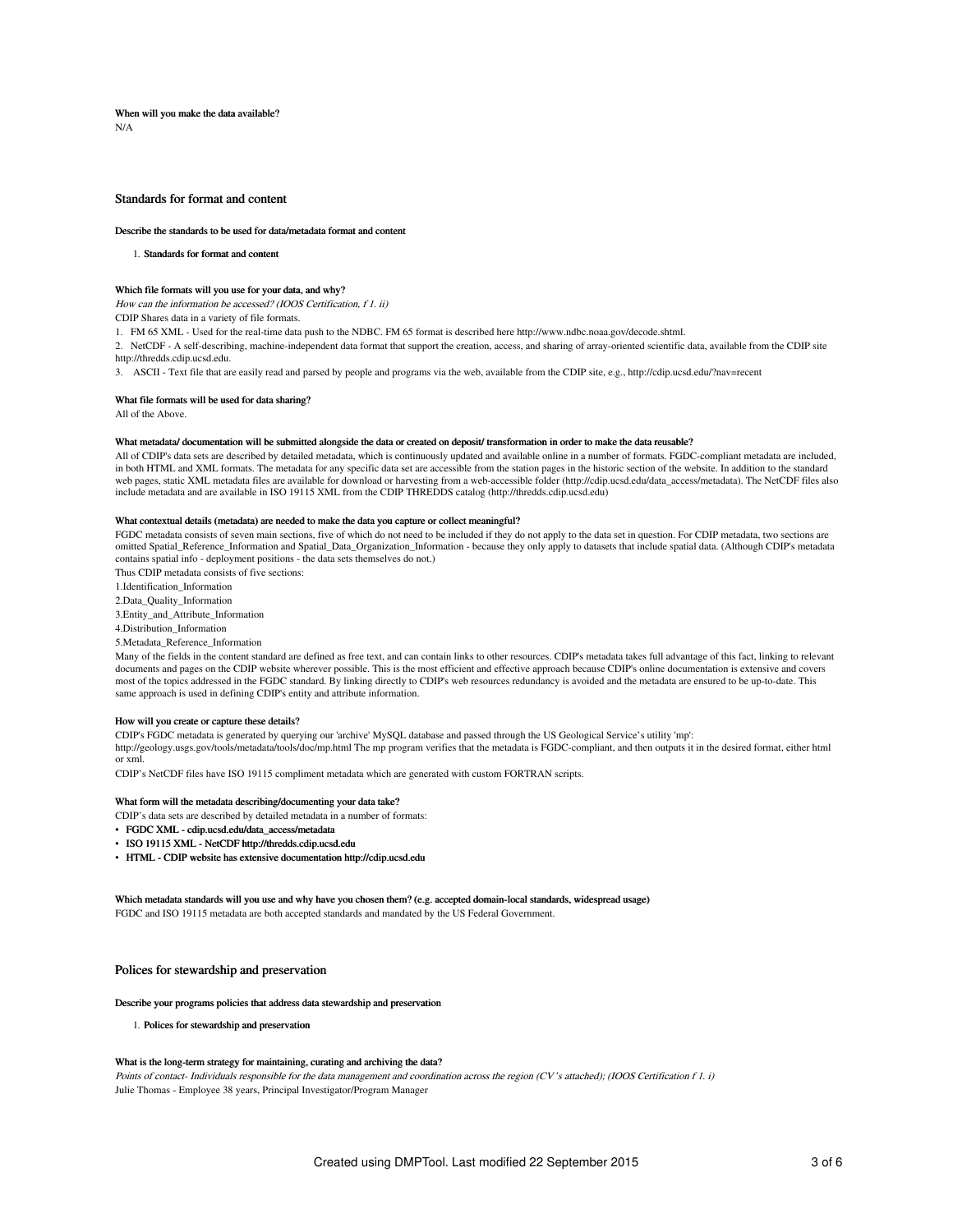#### Darren Wright - Employee 10 years, Programmer/Analyst

#### Jen McWhorter - Employee 1 year, Administrative Analyst

Identify the procedures used to evaluate the capability of the individual (s) identified in subsection 997.23(f)(1) to conduct the assigned duties responsibly. (IOOS Certification,  $f1.$  iii)

The University of California has a process in place for personnel evaluation. These evaluations are on file with UC San Diego Human Resources.. All personnel listed have received excellent evaluations.

#### Which archive/repository/database have you identified as a place to deposit data?

Documents of the RICE's data archiving process or describes how the RICE intends to archive data at the national archive center (e.g., NODC, NGDC, NCDC) in <sup>a</sup> manner that follows guidelines outlined by that center. Documentation shall be in the form of <sup>a</sup> Submission Agreement, Submission Information Form (SIF) or other, similar data producer-archive agreement (IOOS Certification, f 6.).

National Centers for Environmental Information (NCEI) is the federal archive repository. Historic data from CDIP stations are archived monthly and available at NCEI (http://www.nodc.noaa.gov/access/index.html). The archive process was established with the NCEI Submission Information Form (https://goo.gl/AmX8F8).

#### What procedures does your intended long-term data storage facility have in place for preservation and backup?

Local redundant HDD storage at the CDIP Lab, the UCSD Supercomputer center, Amazon Glacier and NCEI.

#### How long will/should data be kept beyond the life of the project?

Data are indefinitely stored.

### What data will be preserved for the long-term?

All data are publicly available and preserved.

#### What transformations will be necessary to prepare data for preservation / data sharing?

Raw data are decoded and formatted, analyzed and quality controlled.

#### What metadata/ documentation will be submitted alongside the data or created on deposit/ transformation in order to make the data reusable? FGDC standard metadata are available per deposit and transformation. NetCDF files have complete metadata and quality control flags.

#### What related information will be deposited?

Time series and spectral files.

## Procedures for providing access

#### Describe the procedures for proving access, sharing and security

#### 1. Procedures for providing access

#### What are your plans for providing access to your data? (on your website, available via ftp download, via e-mail, or another way)

Describe how data are distributed including <sup>a</sup> description of the flow of data through the RICE data assembly center from the source to the public dissemination/access mechanism. (IOOS Certification, f. 2.)

CDIP Access to Data (http://cdip.ucsd.edu/?nav=documents&xitem=product#access)

1.THREDDS data are organized into Archived and Realtime folders:

a.Archived - contains individual folders for all CDIP stations, both active and decommissioned. Each station's individual Archived folder contains NetCDF files for each separate deployment (e.g. 'd17.nc') and an aggregate file ('historic.nc') of the full time-span of data for a buoy.

b.Realtime - contains single NetCDF files ('rt.nc') for CDIP stations that are currently active and transmitting data.

i.OPENDAP - provides URL that can be used in Python/Matlab to automatically grab NetCDF file of data from server. Also provides option to download user-specified variables/timeperiods as ASCII or Binary file.

ii.HTTPServer - option to download the whole NetCDF file.

iii.NCML (NetCDF Markup Language) - XML document used to define a CDM dataset, and to allow user to add/delete/change metadata and variables, or combine data from multiple CDM files.

iv.ISO - XML metadata record for each station.

v.UDDC (Unidata Data Discovery Convention) - tool to determine how well file metadata conforms to list of recommended metadata attributes.

vi.SOS - web service interface which allows querying observations, sensor metadata, and representations of observed features. Defines means to register/remove sensors and insert new sensor observations.

NetCDF files for Archived and Realtime data contain identical buoy parameters and variables, with the exception that the 'historic.nc' Archived file and the 'rt.nc' Realtime file do not contain Directional Displacement (xyz) data.

2.CDIP Data Access Routine (DAR) http://cdip.ucsd.edu/data\_access/justdar.cdip

Returns CDIP data for automatic web downloads.

3.CDIP Website http://cdip.ucsd.edu

4.CDIP FTP ftp://ftp.cdip.ucsd.edu

5.National Data Buoy Center (NDBC) for distribution on their website and dissemination via the Global Telecommunications Service (GTS).

6.Several federal, state and private companies access CDIP data for distribution using one of the access methods above.

7.Several federal, state and private companies access CDIP data for distribution using one of the access methods above

## Will any permission restrictions need to be placed on the data?

CDIP data and products are freely available for public use. When referenced, please provide a link to the CDIP homepage. Examples: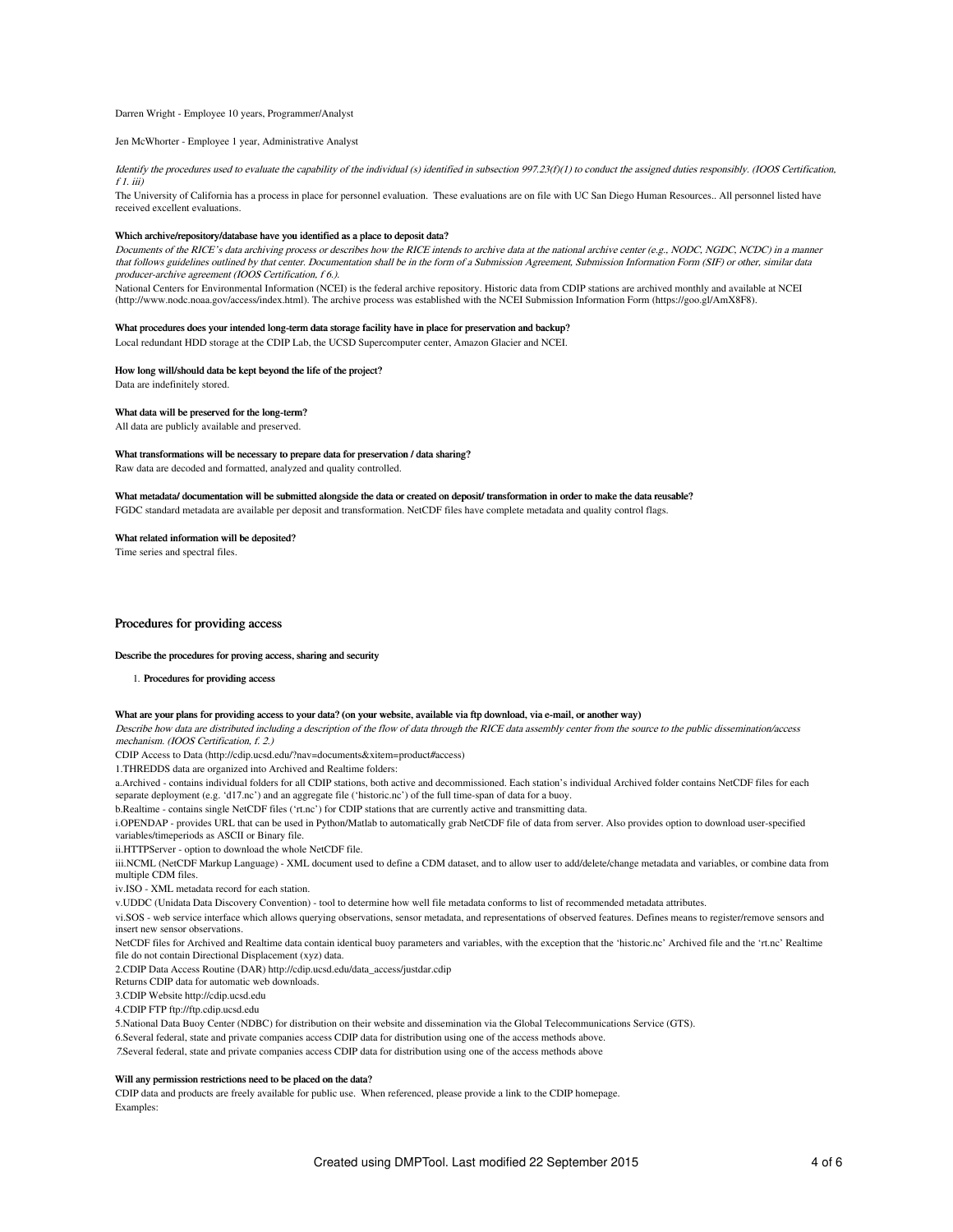## 1) Standard html: Data courtesy of <a href=http://cdip.ucsd.edu/>CDIP</a>

2) Offline references, choose the appropriate form from the recommended acknowledgements below.

- Short form (figure captions, etc.) ... data from CDIP, Scripps Institution of Oceanography."
- Longer form (in text)
	- "...data were furnished by the Coastal Data Information Program, Integrative Oceanography Division, operated by the Scripps Institution of Oceanography."
- Full form (acknowledgements at conclusion of papers, etc.) "...data were furnished by the Coastal Data Information Program (CDIP), Integrative Oceanography Division, operated by the Scripps Institution of Oceanography, under the sponsorship of the U.S. Army Corps of Engineers and the California Department of Parks and Recreation."

#### With whom will you share the data, and under what conditions?

Data are publicly available.

#### Will a data sharing agreement be required?

In general, a data sharing agreement will not be required. However, data should be properly acknowledged.

The one exception is with NOAA Physical Ocean Real Time System (PORTS). A Memorandum of Understanding (MOU) between NOAA PORTS and the US Army Corps, representing CDIP as the funding agency, is signed.

#### Are there ethical and privacy issues? If so, how will these be resolved?

N/A

#### Who will hold the intellectual property rights to the data and how might this affect data access?

The funding agency & the University of California, San Diego through a contractual agreement.

## Previous published data

#### Describe your prior experience in publishing research data

Articles

## Storm wave induced mortality of giant kelp, Macrocystis pyrifera, in Southern California

Seymour, R.J., M.J. Tegner, P.K. Dayton, and P.E. Parnell, Estuarine, Coastal and Shelf Science, Vol. 28, pp. 277-292, 1989Unusual marine erosion in San Diego County from a single storm

Dayton, P.K., R.J. Seymour, P.E. Parnell, and M.J. Tegner, Estuarine, Coastal and Shelf Science, Vol. 29, pp. 277-292, 1989COASTAL FORUM: Unusual damage from a California storn

Seymour, R.J., Shore & Beach, Vol. 57, No. 3, July 1989, p. 31, 1989[Editorial] The great storm of January 1988

Seymour, R.J., Shore & Beach, Vol. 57, No. 4, October 1989, p. 2., 1989A Comparison of Spectral Refraction and Refraction-Diffraction Wave Propagation Models

William C. O'Reilly and R. T. Guza, J. Waterway, Port, Coastal and Ocean Eng., 117, (3), pp199-215, 1991.

A Comparison of Two Spectral Wave Models in the Southern California Bight

#### William C. O'Reilly and R. T. Guza, Coastal Eng., 19, pp263-282, 1993. Wave Monitoring in The Southern California Bight

William C. O'Reilly, R. J. Seymour, R. T. Guza, D. Castel, Ocean Wave Measurement and Analysis, Proc. 2nd Int. Symp. July 25-28, 1993, pp448-457.

New Technology in Coastal Wave Monitoring

Richard Seymour, David Castel, David McGehee, Julianna Thomas, and William O'Reilly, Ocean Wave Measurement and Analysis, Proc. 2nd Int. Symp. July 25-28, 1993,

# pp105-123. Field Wave Gaging Program, Wave Data Analysis Standard

Marshal D. Earle, David McGehee, and Michael Tubman, USACE Instruction Report CERC-95-1, March 1995.

Effects of Southern California Kelp Beds on Waves

M. Hany S. Elwany, William C. O'Reilly, Members, ASCE, Robert T. Guza, and Reinhard E. Flick, J. Waterway, Port, Coastal and Ocean Eng., 121,(2), pp143-150, 1995.

A Comparison of Directional Buoy and Fixed Platform Measurements of Pacific Swell W. C. O'Reilly, T. H. C. Herbers, R. J. Seymour and R. T. Guza, J. Atmos. and Ocean. Technol., 13, (1), pp231-238, 1996.

Observations of Seiche Forcing and Amplification in Three Small Harbors

Okihiro, M. and Guza, R., J. Waterway, Port, Coastal, Ocean Eng., 122(5), 232-223, 1996.

Effects of El Nino on the West Coast Wave Climate

Seymour, R.J., Shore & Beach, Vol. 66(3): 3-6, 1998Assimilating Coastal Wave Observations in Regional Swell Predictions. Part 1: Inverse Methods

W. C. O'Reilly and R. T. Guza, J. Physical Oceanography, 28, (4), pp679-691, 1998.

The Relationship Between Incident Wave Energy and Seacliff Erosion Rates: San Diego County, California Bunumof, B.T., Storlazzi, C.D., Seymour, R.J., Griggs, G.B., California Journal Coastal Research, Vol. 16, No. 4, 1162-1178, 2000Evidence for Changes to the Northeast Pacific Wave Climate

Seymour, R.J., Journal of Coastal Research, Vol. 27, Issue 1: pp. 194-201, 2001Rapid Erosion of a Southern California Beach Fill

Seymour, R.J., R.T. Guza, W. O'Reilly and Steve Elgar, J. Coastal Engineering, 52, (2), pp151-158, 2004.

Application of Airborne LIDAR for Seacliff Volumetric Change and Beach-Sediment Budget Contributions

Adam P. Young and Scott A. Ashford, J. Coastal Research, 22, (2), pp307-318, 2006.

Performance Evaluation of Seacliff Erosion Control Methods

Adam P. Young and Scott A. Ashford, Shore and Beach, 74, (4), pp16-24, 2006.

Evolution of Surface Gravity Waves Over a Submarine Canyon

R. Magne, K.A. Belibassakis, T.H.C. Herbers, Fabrice Ardhuin, W.C. O'Reilly, and V. Rey, J. Geophysical Research, 112, C01002, pp1-12, 2007.

A Technique for Eliminating Water Returns from Lidar Beach Elevation Surveys

Yates, M.L., R.T. Guza, R. Gutierrez, and R.J. Seymour, J. Atmos. and Ocean. Techol., 25, pp1671-1682, 2008.

Seasonal Persistence of a Small Southern California Beach Fill

M.L. Yates, R.T. Guza, W.C. O'Reilly, R.J. Seymour, J. Coastal Engineering, 56, pp559-564, 2009.

Overview of seasonal sand level changes on southern California beaches

Yates, M.L., R.T. Guza, W.C. O'Reilly, and R.J. Seymour, Shore & Beach, 77(1), pp39-46, 2009.